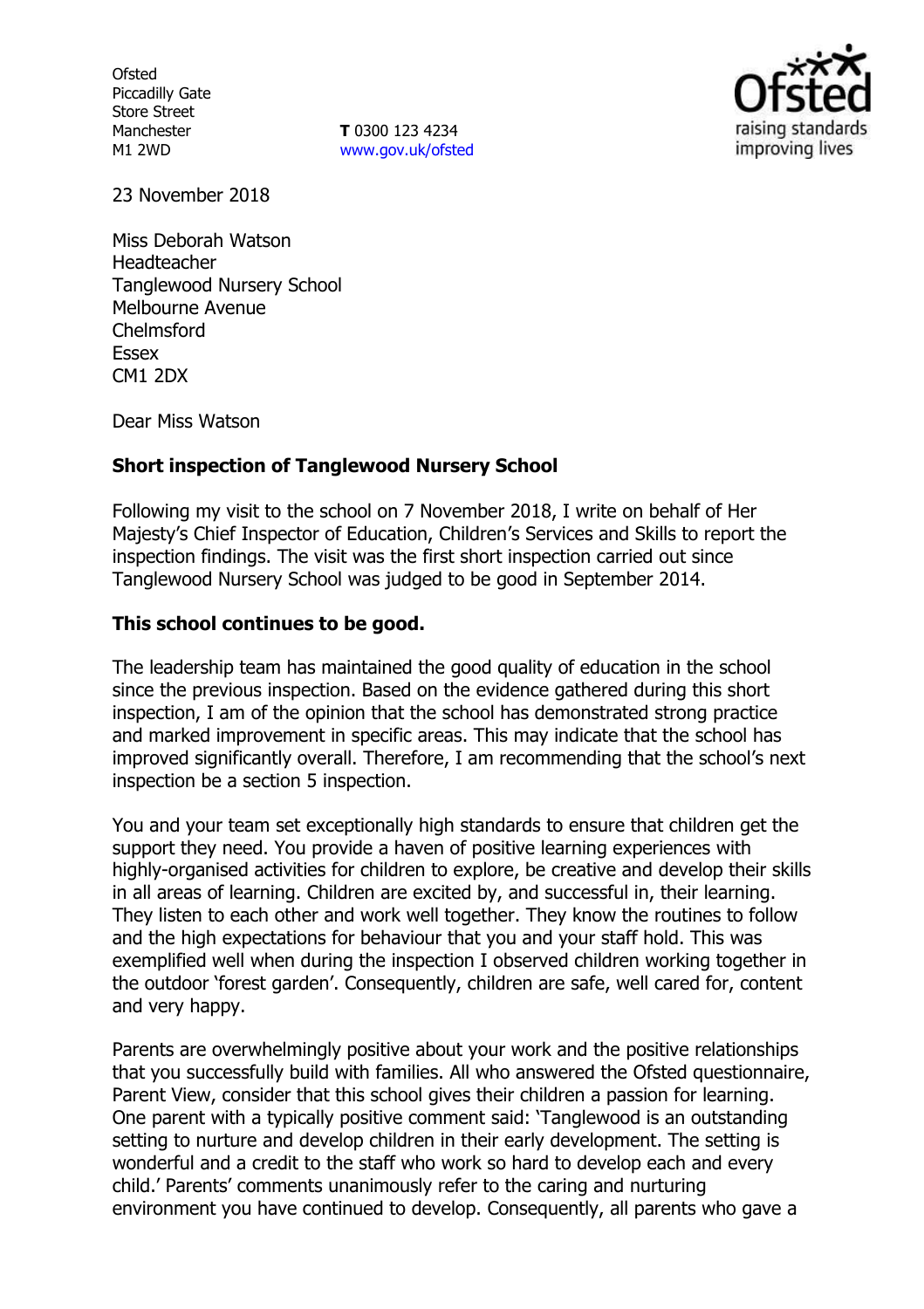

view recommended the school as a place where 'every child has a fantastic start to their early education'.

Across the school, rigorous assessment is a strength across all areas of learning. Staff follow children's achievements diligently, making sure that any extra help children need to help them to make better progress is effective and provided promptly. Children achieve very well during their time in the nursery. They acquire the knowledge, skills and understanding that they need to succeed in their future learning. This prepares them well for the next stages of their education.

You and your team are expert in getting early help for children with educational needs and/or disabilities (SEND). You provide excellent levels of support by working very closely with speech and language therapists and other external support agencies. For example, teaching is precisely targeted to meet the children's varying needs. This ensures that the needs of children with SEND and those who access the 'Rainbow Room', the school's speech and language centre, are catered for extremely well, enabling them to play and learn successfully alongside other children.

Governors are very supportive of the school. You provide in-depth information and analysis of the school's work and so they know the school's strengths and areas for development well. Governors are regular visitors to the school and are proud to be a part of the school's development. A mix of established and new governors has secured a wider range of expertise within the governing body. Even so, some governors are not as able to demonstrate their strategic effectiveness in their governor role as others.

Leaders have successfully attended to the areas for improvement identified at the previous inspection, most notably in improving the provision and progress of children in mathematics. This includes provision for the most able children in the school.

### **Safeguarding is effective.**

You ensure that all safeguarding arrangements are fit for purpose. All staff place great importance on ensuring that the nursery is a safe environment.

Governors have received safer recruitment training and undertake appropriate checks on staff. The two-year-olds' provision is supervised appropriately and all staff have the necessary qualifications to teach the youngest children.

Staff are well trained and knowledgeable about their duties to safeguard children in their care. Through strong relationships with children and families, staff are quick to detect changes in a child's circumstances or behaviour that may indicate that their welfare is at risk. Should this be the case, staff report concerns promptly, because they understand the necessity of securing extra help without delay.

All documentation meets statutory requirements and records are well maintained, demonstrating prompt responses from outside agencies to provide timely and bespoke support when children and families need it.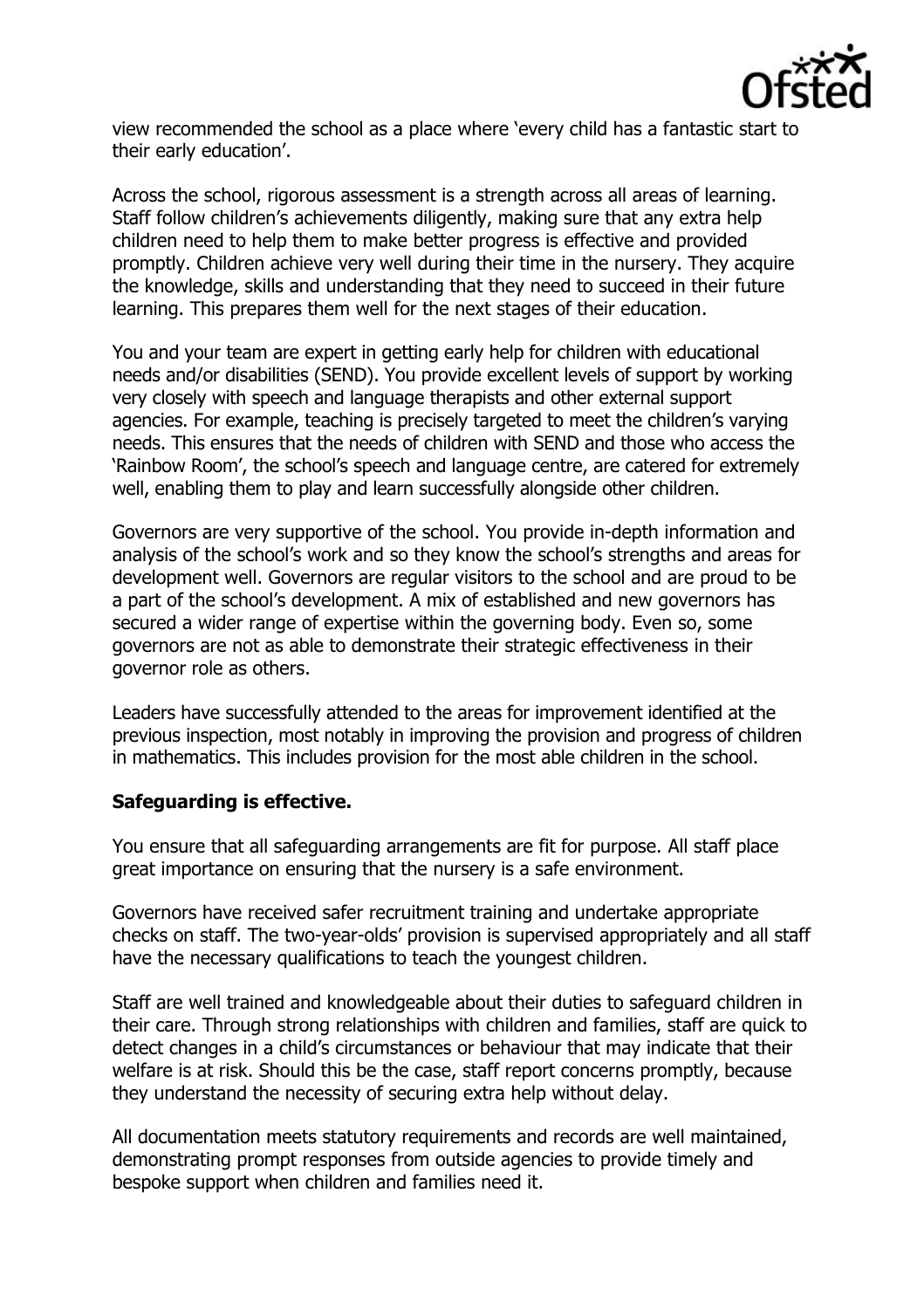

## **Inspection findings**

- To assess whether the school remains good, I followed four lines of enguiry shared with you upon arrival at your school. The first of these was linked to ensuring that leaders comply with statutory requirements for safeguarding and exploring aspects of safeguarding including attendance. These are requirements in all inspections.
- You are steadfast in your expectation about children attending school and being punctual. You offer a high level of support to families to encourage them to make sure that their children attend school regularly. This is valued and appreciated by parents. You also make parents aware of the benefits of children attending school regularly to get into good habits of attendance before they move on to Reception. Attendance for all your children has improved over time.
- Another focus for the inspection was to consider the progress made since the previous inspection in assessing and developing early mathematics effectively. Leaders have increased the opportunities for children to develop and practise their mathematics skills in number, shape, space and measure. During our visits to the classrooms and the outdoor provision we observed a wide range of activities that gave children the chance to use and demonstrate their knowledge and understanding of mathematics. For example, children were keen to play with bottles in the water tray and were counting the bubbles created when the bottle was immersed in the water.
- The whole-school focus on mathematics has helped to raise its profile. The mathematics leader has worked well with parents to help them to support their children, for example through mathematics workshops. In addition, regular 'maths weeks' have supported children to develop their mathematics skills, in particular children's reasoning and understanding as they rehearse their learning in different situations.
- $\blacksquare$  A major contributor in improving mathematics has been the implementation of an effective assessment system. The precise and rigorous way staff use this to assess children's mathematics from the beginning of their time with you is successfully securing accurate assessments about what they already know and can do. Following on from this, you carefully follow each child's progress and evaluate how they can achieve better so that measures can be taken quickly to ensure that this happens. Over time, children are achieving well in mathematics from their varying starting points.
- Another aspect I explored was about how well most-able children achieve. I wanted to look at the opportunities that most-able children have to develop and excel. The previous inspection identified that leaders should focus on ensuring that the most able children are challenged, especially in early mathematics. While I looked at the progress made in improving mathematics provision, I also looked at the provision for the most able in all areas of learning.
- Careful thought is given to the planning of tasks and activities for all children. The school's chosen move to 'planning in the moment' has given children the opportunity to contribute towards their own learning. Children access activities confidently and, alongside them, adults intervene at the right time to provide enough challenge according to the children's needs. It is clear that all adults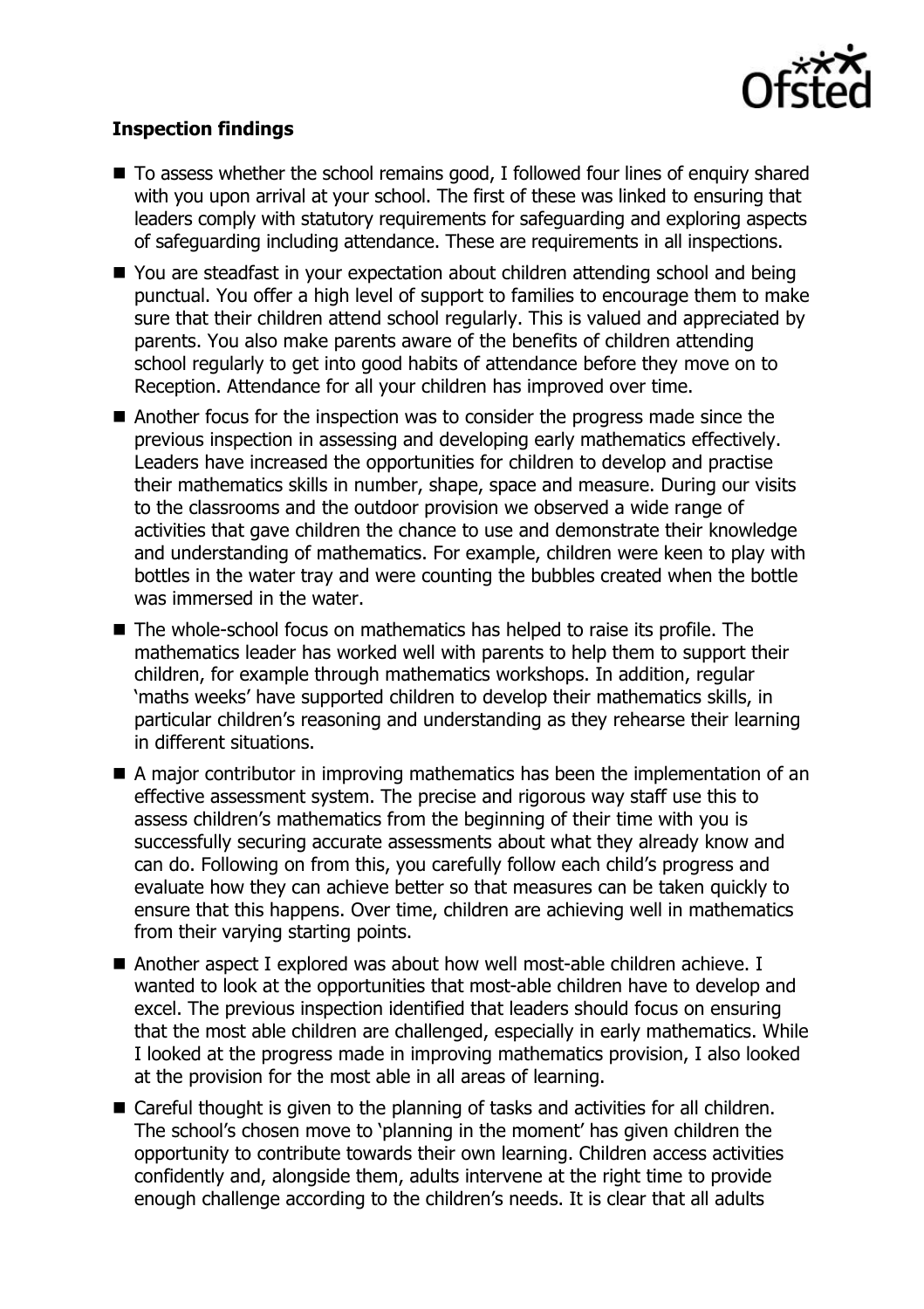

know the children well and are knowledgeable about each child's next steps. Most-able children are challenged to extend their learning effectively through questioning and adults' high expectations of what they can achieve.

- Your rigorous approach to assessment scrutinises the achievement of all children, including specifically those children who are most able. You make sure that you hold teachers to account for the progress that children make. You check that the teaching and learning is planned precisely to make sure that most-able children achieve well. Consequently, most-able children do well and teachers successfully deepen children's knowledge and understanding in all areas of learning.
- The final line of enquiry was to look at the effectiveness of your focused work on communication and language in ensuring that those children supported by the early years pupil premium funding develop their communication and language skills. Teachers are very well aware of the children who receive early years pupil premium funding. Teachers understand the children's needs very well. They use this knowledge, along with assessment information, to plan high-quality teaching that successfully ensures that children are able to achieve well. You are aware that the renewed focus on developing communication and language is important to sustain to ensure that all children develop their skills effectively. Although you already know it is making an immediate difference, you realise that more time is required to evaluate fully the impact of the actions undertaken.
- You spend early years pupil premium funding wisely. Governors check this and hold leaders to account for the difference that this funding makes. This ensures that early years pupil premium children make substantial progress from their starting points. This is because you check routinely that these children have enriched learning experiences, individual interventions and effective adult support when needed. Equally, you ensure that children's personal, emotional and social needs are catered for so they are able to be successful. For example, your use of the 'sensory' room prepares children to be ready to learn by ensuring that they have a positive, calm start to their day.

# **Next steps for the school**

Leaders and those responsible for governance should ensure that:

- $\blacksquare$  all governors have the same high-quality, strategic understanding of the provision in the school and can articulate this clearly
- $\blacksquare$  they continue the focused work on developing communication and language so all children achieve as well as they are capable in this area of learning.

I am copying this letter to the chair of the governing body, the regional schools commissioner and the director of children's services for Essex. This letter will be published on the Ofsted website.

Yours sincerely

Tracy Fielding **Her Majesty's Inspector**